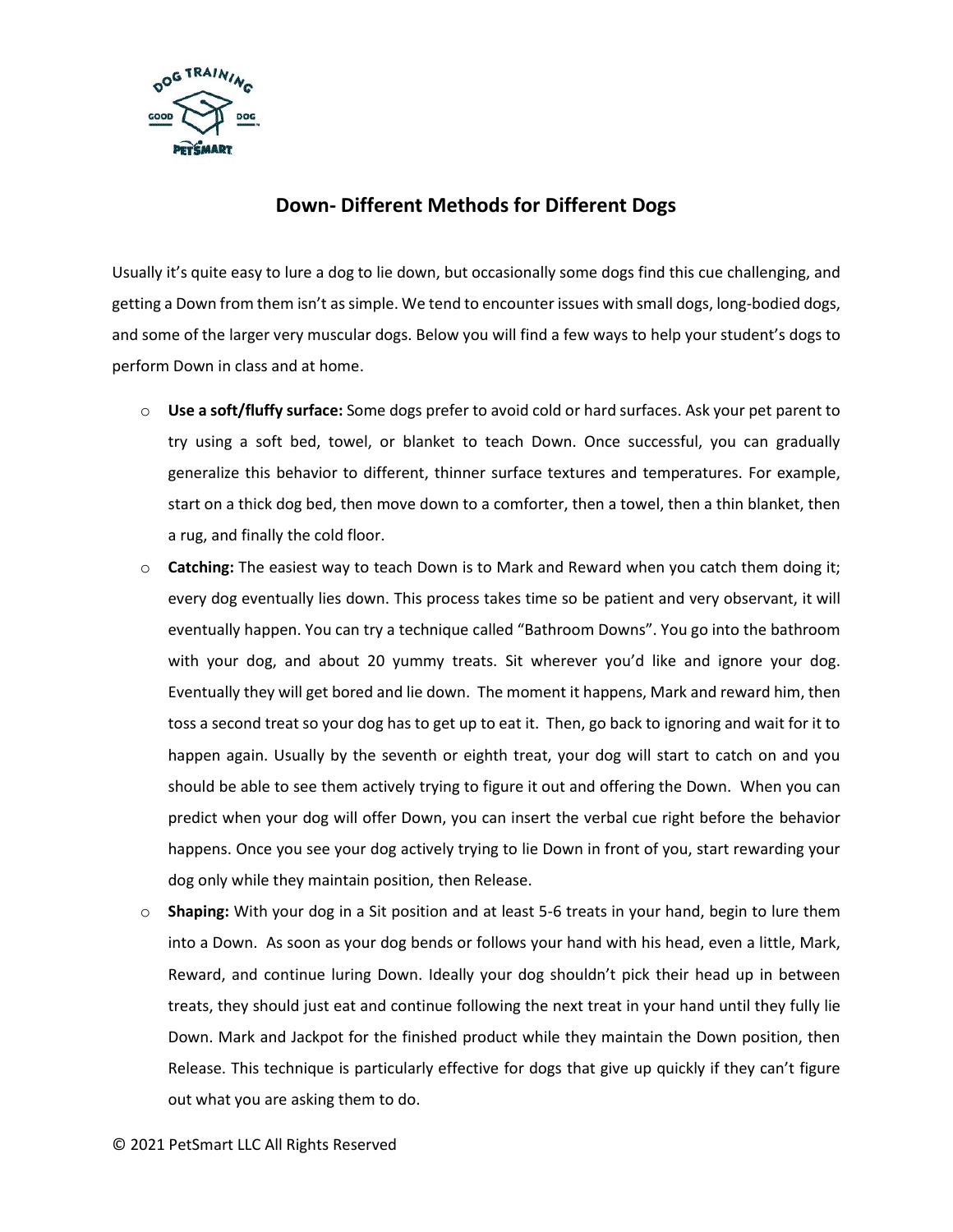

- o **Lure straight down from a Sit:** Starting in a Sit position, imagine a straight line from your dog's nose to the ground and let your dog chew a treat all the way down to the floor. If their back end comes off the floor, immediately pull your Lure hand away. Once your dog offers Sit, reintroduce the Lure hand and start again. This will teach your dog to keep their back end on the floor. Repeat this process until the dog's front legs go down along with its head. Once fully Down, Mark, Reward, and Release. Avoid moving your hand away from their nose too much or too fast, they might end up standing up to try and get the treat.
- o **Lure down and away from a Sit:** Some dogs, particularly those with long legs, have an easier time performing this behavior when lured down and away from their snout. Starting on a Sit position, place a treat in front of your dog's nose. Then slowly move the treat down and slightly away from your dog. As their shoulders start to bend, continue moving down and away until the dog walks their front paws forward while keeping their back end on the floor. Once the front legs stretch and the dog's chest or belly touches the floor, Mark, Reward and Release.
- o **Lure down and in towards from a Sit:** Some dogs have the tendency of keeping their front paws locked in position and will lie Down by sliding their rear ends back into a Down. Utilizing a smooth surface or a slick floor is helpful. First, start in a Sit position. Then place a treat at your dog's snout and slowly Lure down and in towards the middle of their front legs. When the dog slides and fully drops into a Down, Mark, Reward, and Release.
- o **Lure down and to the side from a Sit:** Some long bodied, short legged dogs have a hard time laying down with some of the techniques mentioned above. One easy way to get your dog to offer Down, is by asking them to Sit, and then Luring from their nose towards their side in a downward motion. This will cause your dog to flop over on their side and into the Down. Once successful, Mark, Reward, and Release. The more you repeat this method, the less you will have to Lure to the side. Eventually, they will perform the behavior while luring down in a straight line.
- o **Lure down and in from a stand position:** This is similar to your dog taking a bow, but you'll want their back end to eventually drop. This works great for long-bodied dogs and some of the tighter, muscular dogs. Start with the treat at the dog's nose and move it down and in towards the middle of his front feet. Once your dog lowers their front legs flat on the floor and keeps their hind legs up, Lure in a bit more until their back end drop, then Mark, Reward and Release. If your dog keeps